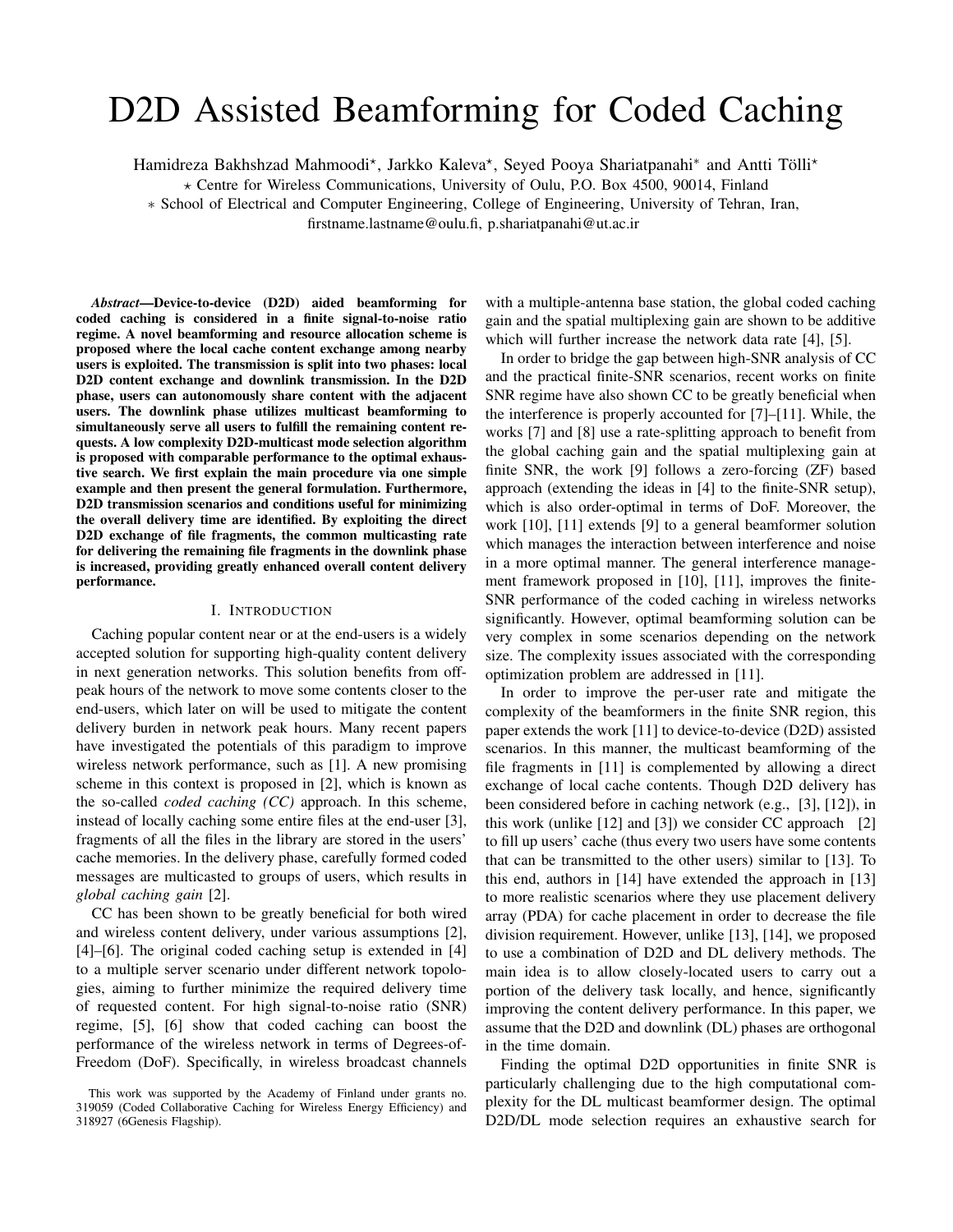

Fig. 1. Time division in D2D assisted transmission. Total time needed to transmit all fragments of files to the users is  $T_{\text{D2D}} + T_{\text{DL}}$ .

D2D opportunities over a group of users, which quickly becomes computationally intractable. To overcome these practical limitations, we provide a low complexity mode selection algorithm, which allows efficient determination of D2D opportunities even for a large number of users. The computational complexity of the proposed algorithm is significantly reduced with respect to the exhaustive search baseline while retaining comparable performance. Allowing direct D2D exchange of file fragments, the interference management between different downlink multicast streams becomes more relaxed and more efficient as compared to the multicast only case [11]. At the same time, the complexity of the delivery scheme is reduced both at the base station and at the end-users.

The results show that introducing the new D2D phase to the scheme [10] will enhance the performance of the network significantly. Moreover, we have shown the benefits of using D2D transmissions in the complexity reduction of the beamformers [15]. Therein, we provide upper/lower bounds on the number of conditions that should be considered in the design of the beamformers. It should be noted that, to the best of our knowledge, this paper is the first work proposing and analyzing D2D transmissions in a MISO-BC content delivery setup with coded caching techniques.

### II. SYSTEM MODEL

We consider a system consisting of a single  $L$  antenna base station (BS) and  $K$  single antenna users. The BS has a library of N files, namely  $W = \{W_1, \ldots, W_N\}$ , where each file has the size of  $F$  bits. The normalized cache size (memory) at each user is  $M$  files. Each user  $k$  caches a function of the files, denoted by  $Z_k(W_1, \ldots, W_N)$ , which is stored in the *cache content placement* phase during off peak hours (cache content placement is identical to [2]). At the *content delivery phase*, user  $k \in \{1, ..., K\}$  makes a request for the file  $W_{d_k}, d_k \in$  $[1 : N]$ .

Upon the requests arrival, first we have a D2D sub-phase which is divided into a number of D2D time slots. In each time slot t, a group of nearby users, denoted by set  $\mathcal{N}(t)$ , are instructed by the BS to locally exchange data (see Fig. 1). Furthermore, each D2D time slot is divided into  $|\mathcal{N}(t)|$ individual D2D transmissions. In each D2D transmission a user  $i \in \mathcal{N}(t)$  transmits a coded message denoted by  $X_i^{\text{D2D}}$ to an intended set of receivers  $\mathcal{R}^{\mathcal{N}}(i) \subseteq \mathcal{N}(t)$ , which are

interested in decoding  $X_i^{\text{D2D}}$ . Thus, the message  $X_i^{\text{D2D}}$  can be transmitted at rate

$$
R_i^{\mathcal{N}} = \min_{k \in \mathcal{R}^{\mathcal{N}}(i)} \log \left( 1 + \frac{P_d \|h_{ik}\|^2}{N_0} \right),\tag{1}
$$

where  $P_d$  is the device's transmit power constraint, and  $h_{ik} \sim$  $\mathcal{CN}(0,1)$  is the channel response from user i to user k. It should be noted that in each D2D transmission, we assume that each user in  $N$ , multicasts a message to the rest of the group members. Thus, the rate is limited by the weakest receiver

After all the D2D transmissions are done, in the downlink phase, the BS multicasts coded messages containing all the remaining file fragments, such that all of the users will be able to decode their requested content. The received downlink signal at user terminal  $k = 1, \ldots, K$  is given by

$$
y_k = \mathbf{h}_k \sum_{\mathcal{T} \subseteq \mathcal{S}} \mathbf{w}_{\mathcal{T}}^{\mathcal{S}} \tilde{X}_{\mathcal{T}}^{\mathcal{S}} + z_k,
$$
 (2)

where  $\tilde{X}^{\mathcal{S}}_{\mathcal{T}}$  is the modulated version of the intended message  $X^{\mathcal{S}}_{\mathcal{T}}$  to be decoded by all the users in subset  $\mathcal{T}$  of set  $\mathcal{S} \subseteq [1 :$ K, and  $\mathbf{w}^{\mathcal{S}}_{\mathcal{T}}$  is the corresponding beamforming vector. The channel vector between the BS and user k is  $\mathbf{h}_k \in \mathcal{C}^L$ , and the receiver noise is given by  $z_k \sim \mathcal{CN}(0, N_0)$ . The channel state information at the transmitter (CSIT) of all  $K$  users is assumed to be perfectly known. The final achievable rate (per user) over the above-described two phases is given by

$$
R_U = \frac{F}{T_{\text{D2D}} + T_{\text{DL}}},\tag{3}
$$

where  $T_{\text{D2D}}$  and  $T_{\text{DL}}$  denote the time used for the D2D and downlink (DL) transmission sub-phases, respectively.

## III. D2D AIDED BEAMFORMING EXPLAINED: EXAMPLE

Consider the scenario where  $K = 4$  users and a library  $W = \{A, B, C, D\}$  of  $N = 4$  files, where each user has a cache for storing  $M = 2$  files. Also, the base station is equipped with  $L = 2$  transmit antennas. Following the same placement as in [2], each file is split into  $\binom{K}{\tau} = \binom{4}{2} = 6$ subfiles, as follows

$$
A = \{A_{1,2}, A_{1,3}, A_{1,4}, A_{2,3}, A_{2,4}, A_{3,4}\},\
$$
  
\n
$$
B = \{B_{1,2}, B_{1,3}, B_{1,4}, B_{2,3}, B_{2,4}, B_{3,4}\},\
$$
  
\n
$$
C = \{C_{1,2}, C_{1,3}, C_{1,4}, C_{2,3}, C_{2,4}, C_{3,4}\},\
$$
  
\n
$$
D = \{D_{1,2}, D_{1,3}, D_{1,4}, D_{2,3}, D_{2,4}, D_{3,4}\}.
$$

Each file  $W_{\tau}$  is cached at user k if  $k \in \mathcal{T}$ . Let us assume that users  $1 - 4$  request files  $A - D$ , respectively.

In this example, we suppose that users 1, 2, and 3 are close to each other, while user 4 is far from them. (see Fig. 2). Then, the D2D sub-phase consists of exchanging information between the first three users locally (collected in  $\mathcal{N} = \{1, 2, 3\}$  <sup>2</sup> in three orthogonal D2D transmissions. More

<sup>&</sup>lt;sup>1</sup>In this paper, for simplicity, we assume that all D2D user groups  $\mathcal{N}(t)$  are served in a TDMA fashion. Further improvement can be achieved by allowing parallel transmissions within multiple groups.

 $2$ Since we are following cache placement in [2], in order to eliminate a term (as a whole) from (2), we set  $|\mathcal{N}(t)| = \tau + 1$ ,  $\tau = \frac{KM}{N}$ .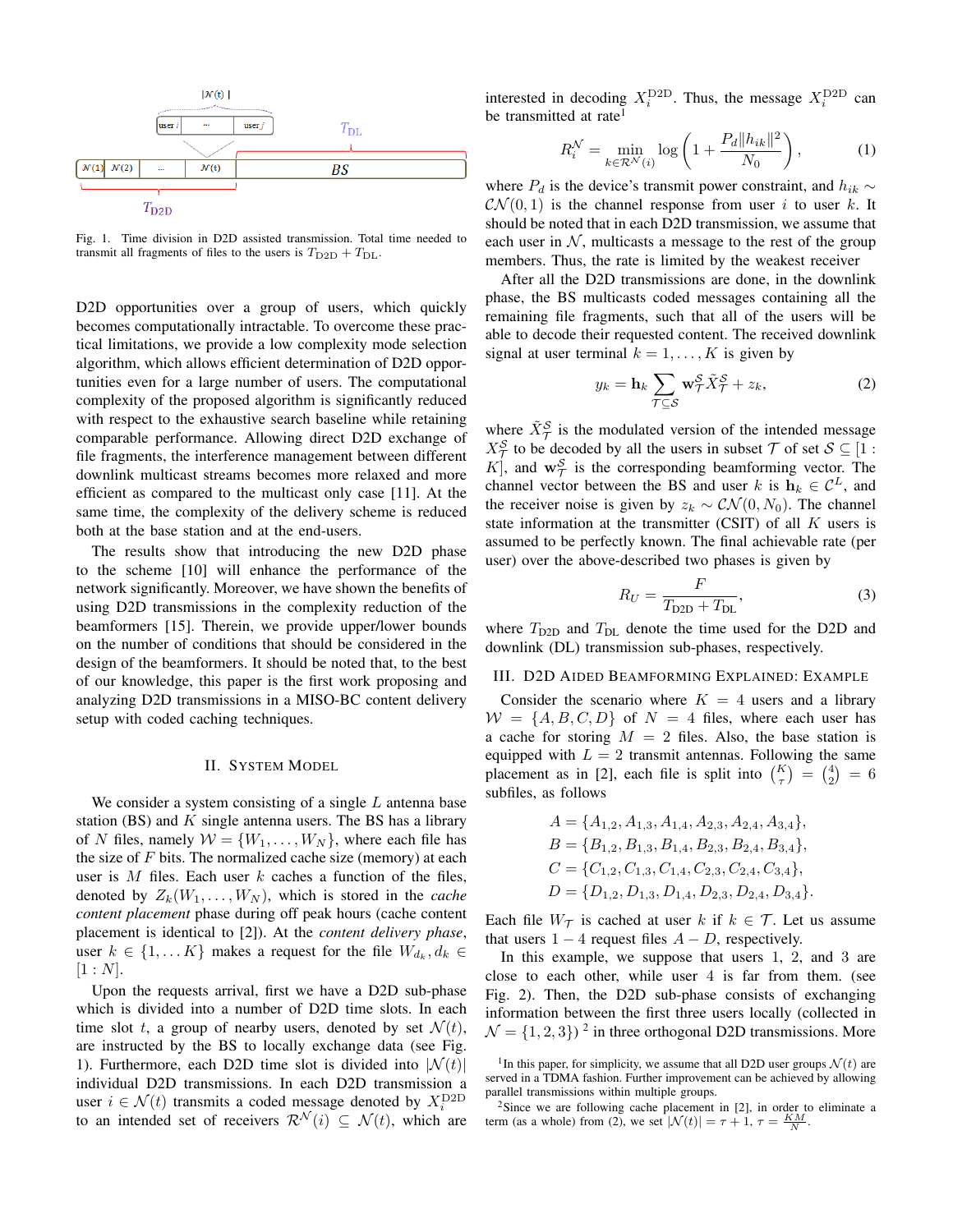

Fig. 2. Example: D2D enabled downlink beamforming system model.

specifically, each subfile is further divided into  $\tau = 2$  fragments which are discriminated by their superscript indices<sup>3</sup>. Then, in the first D2D transmission of length  $T(1 \rightarrow \mathcal{R}^{\mathcal{N}}(1))$ seconds, user 1 multicasts  $X_1^{D2D} = B_{1,3}^1 \oplus C_{1,2}^1$  to  $\mathcal{R}^{\mathcal{N}}(1) =$  ${2, 3}$ . In the second D2D transmission, user 2 transmits  $X_2^{D2D} = A_{2,3}^1 \oplus C_{1,2}^2$  to  $\mathcal{R}^{\mathcal{N}}(2) = \{1,3\}$ , which will take  $T(2 \to \mathcal{R}^{\mathcal{N}}(2))$  seconds. Finally, in the third D2D transmission of length  $T(3 \to \mathcal{R}^{\mathcal{N}}(3))$  seconds, user 3 transmits  $X_3^{D2D} = A_{2,3}^2 \oplus B_{1,3}^2$  to  $\mathcal{R}^{\mathcal{N}}(3) = \{1,2\}$ . These transmissions require the total time of

$$
T_{D2D} = T (1 \rightarrow \mathcal{R}^{\mathcal{N}}(1)) + T (2 \rightarrow \mathcal{R}^{\mathcal{N}}(2)) +
$$
  
 
$$
T (3 \rightarrow \mathcal{R}^{\mathcal{N}}(3))
$$
 (4)

in which  $T(i \to \mathcal{R}^{\mathcal{N}}(i)) = \frac{F/12}{R_i^{\mathcal{N}}}, \quad i = 1, 2, 3$  and  $R_i^{\mathcal{N}}, i =$  $1, 2, 3$  are determined by (1). Then, in the DL sub-phase, the BS transmits a message comprised of the remaining subfiles

$$
\mathbf{x}_{DL} = \tilde{X}_{1,2,4} \mathbf{w}_{1,2,4} + \tilde{X}_{1,3,4} \mathbf{w}_{1,3,4} + \tilde{X}_{2,3,4} \mathbf{w}_{2,3,4}, \quad (5)
$$

where  $\tilde{X}_{1,2,4} = A_{2,4} \oplus B_{1,4} \oplus D_{1,2}, \ \tilde{X}_{1,3,4} = A_{3,4} \oplus C_{1,4} \oplus$  $D_{1,3}$ , and  $\hat{X}_{2,3,4} = B_{3,4} \oplus C_{2,4} \oplus D_{2,3}^4$ . At the end of this subphase, user 1 is interested in decoding  $\{X_{1,2,4}, X_{1,3,4}\}$ , user 2 is interested in decoding  $\{X_{1,2,4}, X_{2,3,4}\}$ , user 3 is interested in decoding  $\{X_{1,3,4}, X_{2,3,4}\}$ , and finally, user 4 is interested in decoding all the three terms  $\{X_{1,2,4}, X_{1,3,4}, X_{2,3,4}\}$ . Thus, from the perspective of users 1, 2, and 3, we have a MAC channel with two useful terms and one interference term. However, from the perspective of the user 4, we have a MAC channel with three useful terms. Thus, for users 1, 2, and 3 we have MAC rate region

$$
R_{\text{MAC}}^k = \min(\frac{1}{2}R_{\text{sum}}^k, R_1^k, R_2^k), \qquad k = 1, 2, 3. \tag{6}
$$

For example, for  $k = 1$ , we have  $R_1^1 =$  $\log \left( 1 + \frac{|\mathbf{h}_1^{\mathrm{H}} \mathbf{w}_{1,2,4}|^2}{\mathbf{h}_1^{\mathrm{H}} \mathbf{h}_2^2} \right)$  $|\mathbf{h}_1^{\mathrm{H}} \mathbf{w}_{2,3,4}|^2 + N_0$ ),  $R_2^1 = \log \left( 1 + \frac{|\mathbf{h}_1^H \mathbf{w}_{1,3,4}|^2}{|\mathbf{h}_1^H \mathbf{w}_{2,3,4}|^2} \right)$  $|\mathbf{h}_1^\text{H}\mathbf{w}_{2,3,4}|^2 + N_0$  $\setminus$ and  $R_{\text{sum}}^1 = \log \left( 1 + \frac{|\mathbf{h}_1^H \mathbf{w}_{1,2,4}|^2 + |\mathbf{h}_1^H \mathbf{w}_{1,3,4}|^2}{|\mathbf{h}_1^H \mathbf{w}_{1,3,4}|^2 + N_0} \right)$  $|\mathbf{h}_1^\mathrm{H}\mathbf{w}_{2,3,4}|^2 + N_0$ .

<sup>3</sup>In our approach, each subfile is transmitted  $\tau$  times in a D2D time slot. Thus, we further split each subfile into  $\tau$  file fragments. Then, the user *i* transmits new file fragments in  $X_i^{D2D}$ , which has not been transmitted before.

<sup>4</sup>For convenience superscript  $S = \{1, 2, 3, 4\}$  in  $\mathbf{w}_{\mathcal{T}}^{\mathcal{S}} \tilde{X}_{\mathcal{T}}^{\mathcal{S}}$  has been omitted in this example.

In order to derive the fourth user's 3-stream rate region, we face a MAC with three messages. Thus, we have 7 MAC region inequalities, which will result in  $R<sub>MAC</sub><sup>4</sup>$  (the details are omitted here due to lack of space. For details refer to [10], [11]). When all the MAC inequalities for all the users are considered together, we can derive the common multicast rate, which is shown in the corresponding downlink beamformer design problem as follows

$$
\begin{array}{l} \displaystyle \max_{\mathbf{w}_{i,j,l},\gamma_{m}^{k},r} \\ \mbox{subject to} \\ \displaystyle r\leq \tfrac{1}{2}\log(1+\gamma_{n}^{k})\,,\,\,k=1,2,3\,,m=1,2 \\ \displaystyle r\leq \log(1+\gamma_{m}^{k})\,,\,\,k=1,2,3\,,m=1,2 \\ \displaystyle r\leq \tfrac{1}{3}\log(1+\gamma_{1}^{4}+\gamma_{2}^{4}+\gamma_{3}^{4})\,,\,\,r\leq \tfrac{1}{2}\log(1+\gamma_{1}^{4}+\gamma_{2}^{4}) \\ \displaystyle r\leq \tfrac{1}{2}\log(1+\gamma_{1}^{4}+\gamma_{3}^{4})\,,\,\,r\leq \tfrac{1}{2}\log(1+\gamma_{2}^{4}+\gamma_{3}^{4}) \\ \displaystyle r\leq \log(1+\gamma_{m}^{4})\,,\,\,m=1,2,3 \\ \displaystyle \gamma_{1}^{1}\leq \frac{|\mathbf{h}_{1}^{\text{H}}\mathbf{w}_{1,2,4}|^{2}}{|\mathbf{h}_{1}^{\text{H}}\mathbf{w}_{2,3,4}|^{2}+N_{0}}\,,\,\gamma_{2}^{1}\leq \frac{|\mathbf{h}_{1}^{\text{H}}\mathbf{w}_{1,3,4}|^{2}}{|\mathbf{h}_{1}^{\text{H}}\mathbf{w}_{2,3,4}|^{2}+N_{0}} \\ \displaystyle \gamma_{1}^{2}\leq \frac{|\mathbf{h}_{2}^{\text{H}}\mathbf{w}_{1,2,4}|^{2}}{|\mathbf{h}_{2}^{\text{H}}\mathbf{w}_{1,3,4}|^{2}+N_{0}}\,,\,\gamma_{2}^{2}\leq \frac{|\mathbf{h}_{2}^{\text{H}}\mathbf{w}_{2,3,4}|^{2}+N_{0}}{|\mathbf{h}_{2}^{\text{H}}\mathbf{w}_{2,3,4}|^{2}+N_{0}} \\ \displaystyle \gamma_{1}^{3}\leq \frac{|\mathbf{h}_{3}^{\text{H}}\mathbf{w}_{1,3,4}|^{2}}{|\mathbf{h}_{3}^{\text{H}}\mathbf{w}_{1,2,4}|^{2}+N_{0}}\,,\,\gamma_{2}^{3}\leq \frac{|\mathbf{h}_{3}^{\text{H}}\mathbf{w}_{1,3,4}|^{2
$$

Where  $P$  is the total available power at the BS. Finally, the delivery time of the DL sub-phase is  $T_{\text{DL}} = \frac{F/6}{r}$  $\frac{7}{r}$ . It should be noted that, compared to the solution proposed in [10], one term is removed from the downlink transmission, i.e.,  $\tilde{X}_{1,2,3}$   $\mathbf{w}_{1,2,3}$ . We have taken care of this term in the D2D phase, which in turn enhances the performance of the downlink phase. First, since we have removed one term from DL transmission (if D2D transmission was not available, the BS had to transmit four terms [10]), the remaining beamformers will be allocated more power, so the DL rate is enhanced. Second, since one term is removed, the number of conditions is less compared to [10] (refer to [15] for more details on complexity analyzes).

## IV. D2D AIDED BEAMFORMING: THE GENERAL CASE

In this section, we formulate and analyze the proposed scheme in the general setting. The cache content placement phase is identical to the one proposed in [2]. In general, in each data transmission,  $\min(\tau + L, K)$  users can be served simultaneously [11]. Thus, when  $\tau + L < K$ ,  $\binom{K}{\tau+L}$  transmission phases are required in total. Unlike in [11], here, the data delivery is split into D2D and DL sub-phases.

To examine the optimal user allocation for the D2D phase, we need to perform an exhaustive search among the D2D subsets. In total, there are  $\binom{\tau+L}{\tau+1}$  different user subsets (of size  $\tau+1$ ) among  $\tau+L$  number of users in each transmission phase. Thus, the exhaustive search would require  $2^{(\tau+L)}$  evaluations of (3). In each of these evaluations, all the beamformers must be solved, and the total rate computed. Then, the highest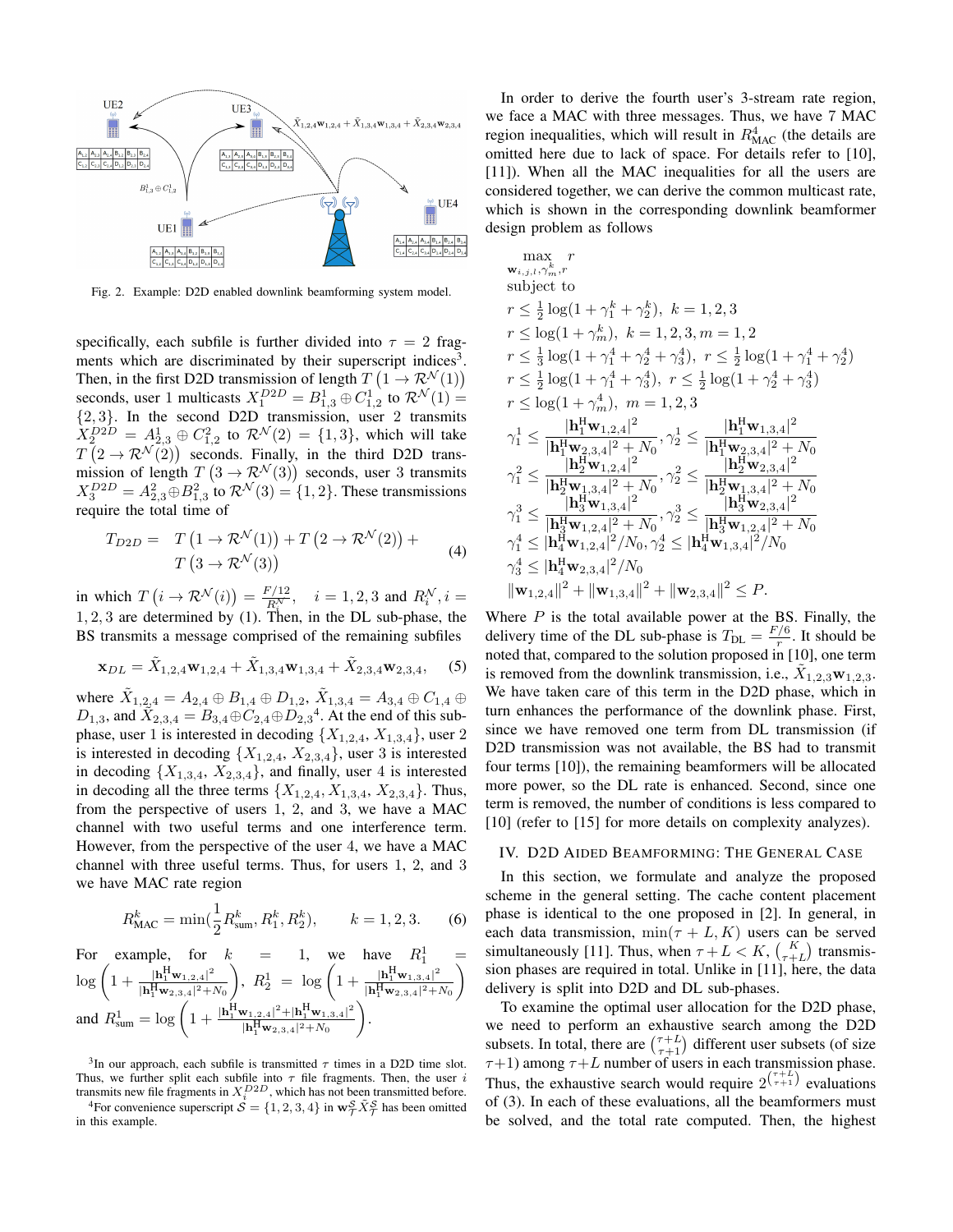one should be chosen. To simplify the notation, we consider an indication function  $I_{D2D}(\mathcal{T})$ , which specifies whether the corresponding subset has been allocated for D2D transmission. We define  $C(K,\tau,L) = \frac{F}{\binom{K}{\tau}\binom{K-(\tau+1)}{L-1}}$  as the size of the transmitted subfile [11].

## *A. Total delivery time*  $T_{\text{D2D}} + T_{\text{DL}}$

Now, for a given D2D mode allocation, the D2D delivery time is given as

$$
T_{\text{D2D}} = \sum_{\mathcal{T} \subseteq \overline{\Omega^S}} \sum_{k \in \mathcal{T}} \frac{C(K, \tau, L)/\tau}{\mathcal{R}_k^N},\tag{7}
$$

where  $\overline{\Omega^{\mathcal{S}}} := \{ \mathcal{T} \subseteq \mathcal{S}, |\mathcal{T}| = \tau + 1, I_{\text{D2D}}(\mathcal{T}) = 1 \}$  and  $\mathcal{R}_k^{\mathcal{N}}$  is from (1). Since in each D2D subset, each subfile is transmitted by  $\tau$  users, we further divide each subfile into  $\tau$  file fragments so that we can transmit a distinct file fragment by each user (see the example in Section III).

The beamformers for the DL phase are solved using the SCA approach from [11]. The main difference, in contrast to [11], is that we should not consider all the  $\tau + 1$  subsets. Here, only those subsets  $\mathcal T$  for which  $I_{\text{D2D}}(\mathcal T) = 0$  should be involved in the DL phase. This will reduce the interference between parallel streams significantly. The DL sub-phase throughput is given by

$$
R_C\left(\mathcal{S}, \{\mathbf{w}_{\mathcal{T}}^{\mathcal{S}}, \mathcal{T} \subseteq \mathcal{S}, |\mathcal{T}| = \tau + 1, I_{D2D}(\mathcal{T}) = 0\}\right) = \min_{k \in \mathcal{S}} R_{MAC}^k\left(\mathcal{S}, \{\mathbf{w}_{\mathcal{T}}^{\mathcal{S}}, \mathcal{T} \subseteq \mathcal{S}, I_{\text{D2D}}(\mathcal{T}) = 0\}\right) \tag{8}
$$

where

$$
R_{MAC}^{k}\left(\mathcal{S}, \{\mathbf{w}_{\mathcal{T}}^{\mathcal{S}}, \mathcal{T} \subseteq \mathcal{S}, I_{\text{D2D}}(\mathcal{T}) = 0\}\right)
$$
  
= 
$$
\min_{\mathcal{B} \subseteq \Omega_{k}^{\mathcal{S}}} \left[ \frac{1}{|\mathcal{B}|} \log \left( 1 + \frac{\sum_{\mathcal{T} \in \mathcal{B}} |\mathbf{h}_{k}^{\mathbf{H}} \mathbf{w}_{\mathcal{T}}^{\mathcal{S}}|^{2}}{N_{0} + \sum_{\mathcal{T} \in \Omega_{\mathcal{S}} \backslash \Omega_{k}^{\mathcal{S}}} |\mathbf{h}_{k}^{\mathbf{H}} \mathbf{w}_{\mathcal{T}}^{\mathcal{S}}|^{2}} \right) \right]
$$
(9)

where  $\Omega^{\mathcal{S}} := \{ \mathcal{T} \subseteq \mathcal{S}, |\mathcal{T}| = \tau + 1, I_{\text{D2D}}(\mathcal{T}) = 0 \}$  is the set of all the user subsets with size  $\tau + 1$  that will be served in DL phase<sup>5</sup>. The cardinality  $|\Omega^S|$  indicates the total number of messages delivered by the BS. Finally  $\Omega_k^{\mathcal{S}} := \{ \mathcal{T} \subseteq \mathcal{S}, |\mathcal{T}| =$  $\tau + 1, I_{\text{D2D}}(\mathcal{T}) = 0 | k \in \mathcal{T}$  is the set of all the messages required by user  $k$ .

After computing the rate for DL sub-phase the  $T_{\text{DL}}$  is computed as  $T_{\text{DL}} = \frac{\bar{C}(K,\tau,L)}{B_C}$  $\frac{R_{\tau}(\tau, L)}{R_{\tau}}$ , then the achievable symmetric rate per user is computed using (3). For a large number of users and transmit antennas, solving (8) requires a considerable amount of computation, due to the iterative convex approximation for each subset evaluation [11]. In the following, we provide a low complexity heuristic solution for the proposed mode assessment problem.

## *B. Heuristic D2D mode selection with low complexity*

In order to decrease the computational load of evaluating  $T_{\text{D2D}}$  and  $T_{\text{DL}}$  for different D2D mode allocations, we provide a throughput approximation for the D2D mode allocations without having to rely on the general SCA solution for the

<sup>5</sup>In Section III, 
$$
\Omega^{\mathcal{S}} = \{\{1, 2, 4\}, \{1, 3, 4\}, \{2, 3, 4\}\}\
$$
and  $|\Omega^{\mathcal{S}}| = 3$ .

DL beamformer design. The D2D transmissions occur in orthogonal time slots. The accumulated D2D phase duration is denoted by  $T_{\text{D2D}}$ . Each successful D2D exchange reduces the remaining number of file fragments to be transmitted by the BS. Thus, there are fewer multicast messages and corresponding beamforming vectors  $w^{\mathcal{S}}_{\mathcal{T}}$  in the DL optimization problem. This allows a more efficient (less restricted) multicast beamformer design, which results in reduced DL phase duration  $T_{\text{DL}}$ . The D2D mode selection is iteratively carried out as long as the following condition holds:

$$
\frac{\hat{T}_{\text{DL}}^i}{N_{\text{F}} - (\tau + 1)(i - 1)} \ge \hat{T}_{\text{D2D}}^i, i \in [1, \binom{\tau + L}{\tau + 1}], \quad (10)
$$

where  $N_F = (\tau + 1) \binom{\tau + L}{\tau + 1}$  is the total number of subfiles that should be delivered to all the users so that they can decode their intended files. Moreover,  $\hat{T}_{\text{DL}}^i$  and  $\hat{T}_{\text{D2D}}^i$  are the coarse approximated delivery times in the  $i<sup>th</sup>$  iteration. In (10), we check if any D2D user subset will reduce the DL duration  $T_{\text{DL}}$ more than the duration of the corresponding D2D transmission. If a specific subset  $T$  in iteration i satisfies (10), then the D2D transmission for this subset is done following the approach proposed in [13] and  $I_{\text{D2D}}(\mathcal{T})$  is set to one for this subset.

In each D2D time slot,  $\tau + 1$  subfiles are delivered by  $\tau + 1$ orthogonal D2D transmissions. On the other hand, in the DL sub-phase, all the remaining subfiles  $(N_F - (\tau + 1)(i - 1))$  are delivered simultaneously. Thus, in (10), the average delivery time for a single subfile in the D2D and DL phases are compared. In each iteration, we choose a subset for D2D candidate, i.e., the subset, which provides the highest rate. If at any specific iteration, (10) does not hold, using more D2D transmissions will not improve the overall rate, and the iterative process is terminated. Therefore, at most  $\binom{\tau+L}{\tau+1}$ iterations are required compared to  $2^{(\tau+L)}$  needed for the exhaustive search.

The D2D delivery time is coarsely approximated as

$$
\hat{T}_{\text{D2D}}^i = \min_{\mathcal{T} \subseteq \Omega^S} \hat{T}_{\text{D2D}}^{\mathcal{T}},\tag{11}
$$

$$
\hat{T}_{\text{D2D}}^{\mathcal{T}} = \frac{1}{|\mathcal{T}|} \sum_{k \in \mathcal{T}} \frac{C(K, \tau, L)/\tau}{\mathcal{R}_k^{\mathcal{N}}}.
$$
 (12)

Since, in each D2D transmission (e.g., user  $i$ 's transmission in Fig. 1),  $1/\tau$  fraction of each subfile is delivered,  $\hat{T}_{\text{D2D}}^{\mathcal{T}}$  is considered as  $\frac{C(K,\tau,L)/\tau}{\mathcal{R}_k^N}$  to scale the delivery time. Here, the approximated  $D2D$  time for each subset is the average time which is needed to deliver a single subfile. In each D2D subset, there are  $|\mathcal{T}| = \tau + 1$  number of subfiles that are delivered by D2D transmissions, thus in (12) we have divided the total required time by  $|T|$  to compute the average time for single subfile. Note that, for each iteration  $i$ , we only consider those subsets that have not already been allocated for D2D.

The DL delivery time is coarsely approximated as

$$
\hat{T}_{\text{DL}}^{i} = \frac{C(K, \tau, L)}{\hat{R}_{\text{DL}}^{i}}, \quad \hat{R}_{\text{DL}}^{i} = \min_{k \in [S]} \hat{R}_{k}^{i},
$$
\n
$$
\hat{R}_{k}^{i} = \frac{1}{|\Omega_{k}^{S}|} \log \left( 1 + \frac{|\Omega_{k}^{S}| \|\mathbf{h}_{k}\|^{2} \text{SNR}}{|\Omega^{S}|} \right), \quad (13)
$$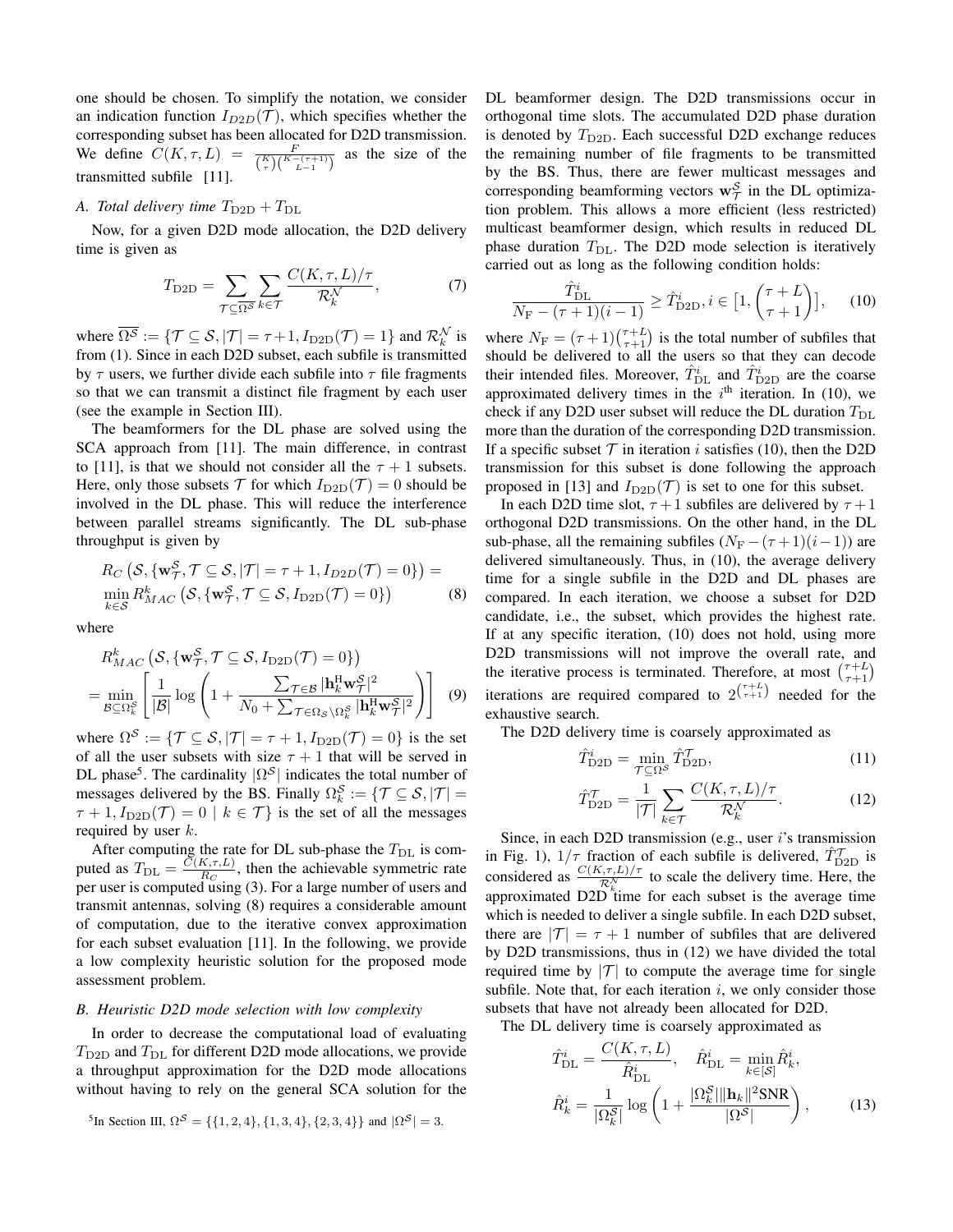where  $\hat{R}_k^i$  is the approximated rate of user k considering that  $(i - 1)$  subsets had been chosen for D2D transmission in the previous iterations. Here, we have assumed that the beamformer  $w_{\mathcal{T}}^{\mathcal{S}}$  is able to completely remove the interference and is matched to the channel of the users in subset  $\tau$  user  $k \in \mathcal{T}$  receives the message  $\hat{X}^{\mathcal{S}}_{\mathcal{T}}$  by SNR proportional to  $\frac{P_{\mathcal{T}}}{N_0}$ . Where,  $P_{\mathcal{T}}$  is the dedicated power to the message  $\hat{X}_{\mathcal{T}}^{\mathcal{S}}$ , for simplicity we have assumed that the allocated powers to all the messages are equal (which is almost true for most of the cases), thus the received SINR<sub>k</sub>  $\propto \frac{SNR}{|\Omega^S|} \propto \frac{P}{N_0 |\Omega^S|}$ . In general, beamformer  $w^S_{\mathcal{T}}$  should be designed in such a way that all the users in subset  $T$  can decode the message  $\hat{X}_{\tau}^{\hat{S}}$ . Therefore, for the heuristic mode selection process we use the user's channel gain, assuming maximum ratio transmitter (MRT) beamforming (SINR<sub>k</sub> =  $\frac{\Vert \mathbf{h}_k \Vert^2 \text{SNR}}{\sqrt{\Omega^S}}$ ), and limit the rate to the weakest user <sup>6</sup> (to coarsely indicate the multicast beamforming potential for a given subset).

Once the users for D2D mode transmission are found based on (10), the final delivery time and the rate are computed as described in Section IV-A. In comparison to [11], for any specific subset  $\mathcal{T}$ , such that,  $I_{D2D}(\mathcal{T}) = 1$ , the coded messages corresponding to this subset are already delivered in the D2D phase. Thus, we can ignore such subsets, which results in less inter-message interference, and thus a lower delivery time at the DL sub-phase than in [11]. Finally, the complete algorithm is given in Algorithm 1.

## V. NUMERICAL EXAMPLES

In this section, we provide numerical examples for two scenarios with  $K = 3$  and  $K = 4$  users. In these scenarios, we consider a circular cell with a radius of  $R = 100$  meters, while the BS is in the center of the cell. In order to see the effect of D2D transmission in different situations, we introduce a smaller circle with radius  $r$  within the cell area, wherein the users are randomly scattered. Thus, the maximum distance between any pair of two users is  $2r$ , while the users' distance to BS varies between 0 and  $R$ . By changing  $r$ , the maximum users' separation in D2D mode can be controlled. This helps us determine the beneficial users' distance in the D2D phase. In the simulations, we set the pathloss exponent 2 for D2D channels  $h_{ik}$  and 3 for DL channels  $\mathbf{h}_k$ .

Transmit powers for D2D transmission at user side are adjusted in a way that the received SNR at the receiver is 0 dB at 10 meter distance. Also, the transmit power at the BS is adjusted such that the received SNR is 0 dB at 100 meter distance. For comparison, we have also considered the stateof-the-art (SoA) [10], where no D2D is allowed (Multicasting only). We also consider another SoA scenario [13] ( *D2D only*) for comparison.

Fig. 3 shows the per user rate for  $K = 3$ ,  $L = 2$  and  $\tau = 1$ case as a function of inner circle radius (the example in [15]). The figure demonstrates that, when users are close to each



Fig. 3. Per user rate vs. small circle radius r for  $K = 3$  and  $t = 1$ .



Fig. 4. Per user rate vs. small circle radius r for  $K = 4$  and  $t = 2$ .

other, there is a significant gain from using a combination of multicasting and D2D transmissions. When the maximum distance among the users starts to increase, the *D2D only* rate decreases drastically. However, the proposed approach in this paper shows more robust behavior as the users start to increase their distances. The beneficial range for D2D transmission in this particular scenario appears to be between  $r = 0$  and 5m (10m maximum distance). Obviously, the range can change significantly if pathloss exponent, D2D and DL available power,  $\tau$ , etc. are varied. As the simulation results show, sending all the data through D2D transmissions or sending them only through multicasting results in a lower rate compared to our approach, which is the optimum combination of these two.

Fig. 4 shows the per-user rate versus inner circle radius for  $K = 4$ ,  $\tau = 2$ , and  $L = 2$  (section III). For a higher number of users, the gain from using D2D transmission among nearby users is larger than the case  $K = 3$  due to more D2D transmission opportunities. However, the gain of D2D transmission decreases more rapidly compared to the case  $K = 3$ ; the reason is that, since  $\tau = 2$ , we need more users to be closer to each other in order to be able to perform the D2D transmission efficiently. In general, increasing the number of

<sup>&</sup>lt;sup>6</sup>Another interpretation for (13) is that the beamformer  $w^S_\mathcal{T}$  is assumed to be matched to the weakest user in subset  $T$  without rate loss for other users with better channel condition in the subset.